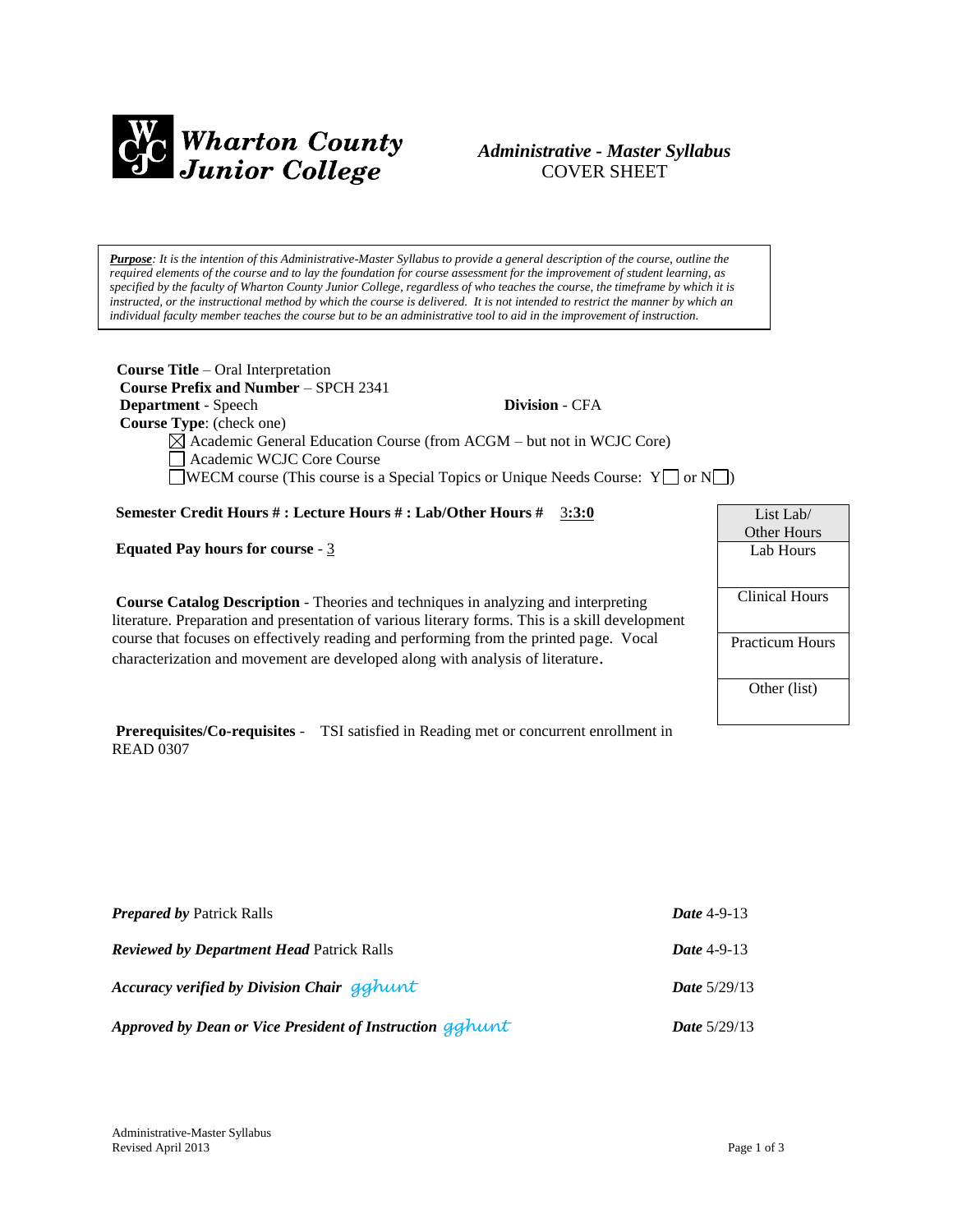

**I. Topical Outline** – Each offering of this course must include the following topics (be sure to include information regarding lab, practicum, clinical or other non-lecture instruction):

Each offering of this course must include the following topics (be sure to include information regarding lab, practicum, and clinical or other non-lecture instruction):

A collection of 5 cuttings performed during the course of the semester from the following categories:

- Prose (Children's Literature, Dramatic (from a play),
- Prose (Short Story),
- Prose (Novel),
- Prose (Nonfiction),
- Poetry (Narrative Poetry),
- Poetry (Program on theme)

## **II. Course Learning Outcomes**

| <b>Learning Outcomes</b><br>Upon successful completion of this course,                                                                                                                                                                                                                                                                                                                                                                                                                                                                                                                                                                                                                                                                                                                                                                                                                                                                                                                                                                               | <b>Methods of Assessment</b>                                                                                                                                                                                                                                                                                                                                                                                                                                                                                                                                                                                                     |
|------------------------------------------------------------------------------------------------------------------------------------------------------------------------------------------------------------------------------------------------------------------------------------------------------------------------------------------------------------------------------------------------------------------------------------------------------------------------------------------------------------------------------------------------------------------------------------------------------------------------------------------------------------------------------------------------------------------------------------------------------------------------------------------------------------------------------------------------------------------------------------------------------------------------------------------------------------------------------------------------------------------------------------------------------|----------------------------------------------------------------------------------------------------------------------------------------------------------------------------------------------------------------------------------------------------------------------------------------------------------------------------------------------------------------------------------------------------------------------------------------------------------------------------------------------------------------------------------------------------------------------------------------------------------------------------------|
| students will:<br>1. Demonstrate the ability to edit literature<br>2. Illustrate the ability to select literature, and<br>organize material.<br>3. Effectively demonstrate performance skills<br>a. Use voice, face, and body effectively when<br>reading literature aloud.<br>b. Perform the author's intent with expression in<br>the voice and bodily action.<br>4. Construct an introduction for oral interpretive<br>literature that serves 3 purposes of an<br>introduction.<br>5. Construct necessary transitions for oral<br>interpretive programs which satisfy the 3<br>purposes of transitions.<br>6. In the written paper, analyze audience and<br>literature in such a way that the conventions of<br>audience response is met.<br>7. In the written paper, identify the authors use of:<br>unity & harmony, variety & contrast, balance &<br>proportion, and rhythm<br>8. In the written paper, Explain how pitch, tone,<br>intensity, phrasing, pausing, enunciation, and<br>rhythm affect listener comprehension and<br>appreciation | 1. Correctly editing five selections for<br>performance.<br>2. Create an oral interpretation notebook composed<br>of:<br>a. all selections prepared for the course.<br>b. description of your reactions both to your<br>reading and to the critique following your reading<br>c. description of what you would do differently<br>were you to perform this reading again<br>d. all written analyses<br>e. all critique sheets<br>3. Present written material in oral form to an<br>audience 10 times during the semester<br>4. Introductions, transitions, and delivery graded<br>by rubric.<br>5. Written paper graded by rubric |